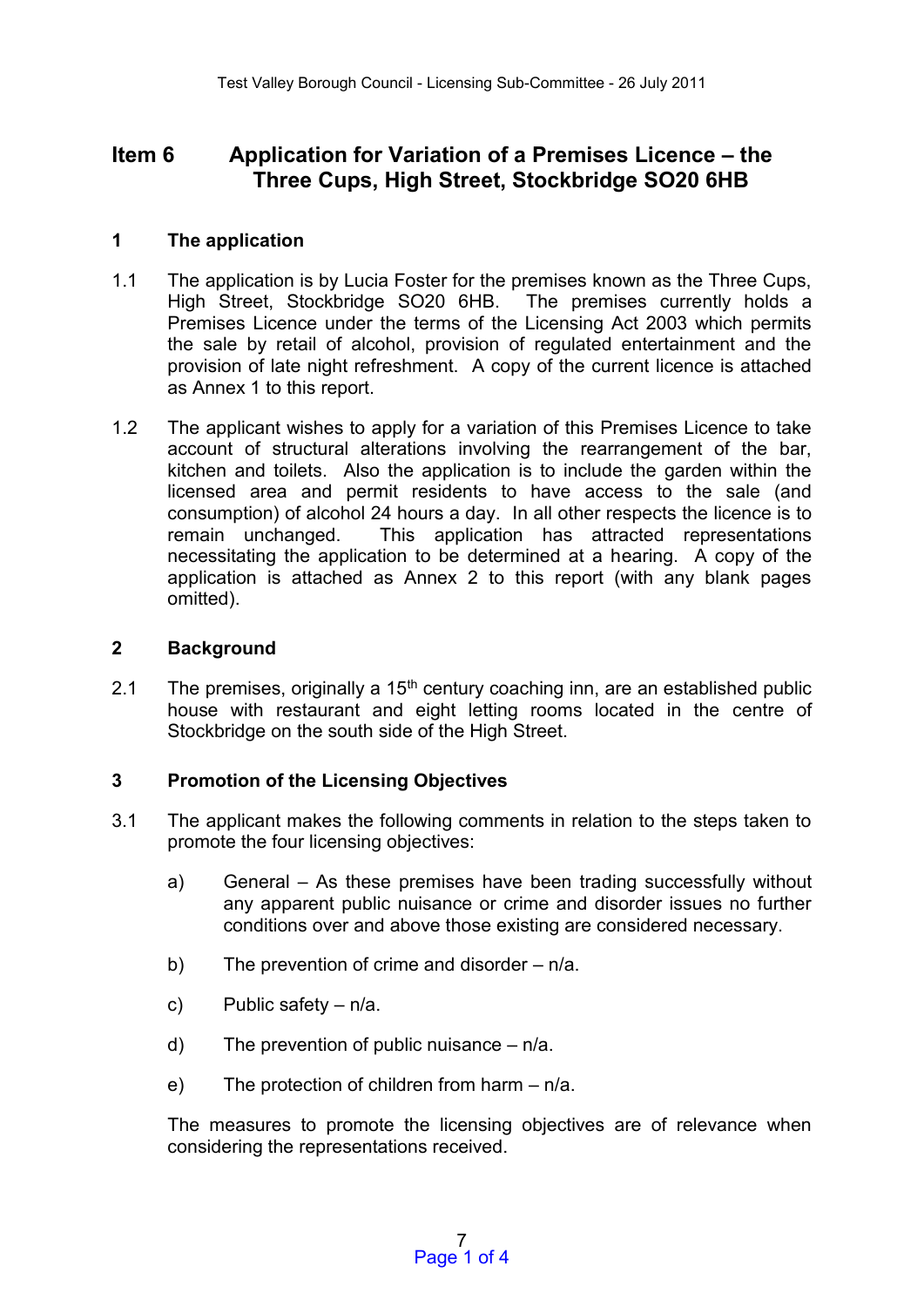## **4 Relevant Representations – Responsible Authorities**

- 4.1 **Housing, Health and Communities Service –** The Commercial Team has no comments to make with regard to the licensing objective of public safety. The Environmental Protection Team has submitted a representation in relation to the licensing objective of prevention of public nuisance which is detailed in Annex 3 to this report.
- 4.2 **Hampshire County Council Trading Standards Service** No representation submitted.
- 4.3 **Hampshire Fire and Rescue Service –** Does not wish to make a representation.
- 4.4 **Test Valley Borough Council Planning & Building Service –** A representation has been submitted which is detailed in Annex 4 to this report. In respect of the comments about use of the garden, the Licensing Authority had initially suggested to both the Planning Officer and the applicant's agent that these concerns could be addressed by the imposition of a condition restricting the sue of the garden beyond a certain time e.g. 2300 or 2400 hours. However, this suggestion has not been pursued.
- 4.5 **Hampshire Constabulary –** The Police have no objection to the application.
- 4.6 **Hampshire County Council Children's Services –** The Safeguarding Unit has no conditions or representations for the application.

#### **5 Relevant Representations – Interested Parties**

- 5.1 N Lownie Objection to the application on the grounds that the objective of prevention of public nuisance will not be achieved. See Annex 5 to this report.
- 5.2 A Lownie Objection to the application on the grounds that the objective of prevention of public nuisance will not be achieved. See Annex 6 to this report.

## **6 Policy Considerations**

6.1 It is considered that the following extracts from the guidance issued by the Secretary of State under section 182 of the Licensing Act 2003 are relevant.

2.32-2.40 – Public nuisance 8.41-8.45 – Steps to promote the licensing objectives 9.3-9.7 – Where representations are made 9.8-9.12 – Relevant, etc. representations 9.19-9.28 – Hearings 10.1-10.21 – Conditions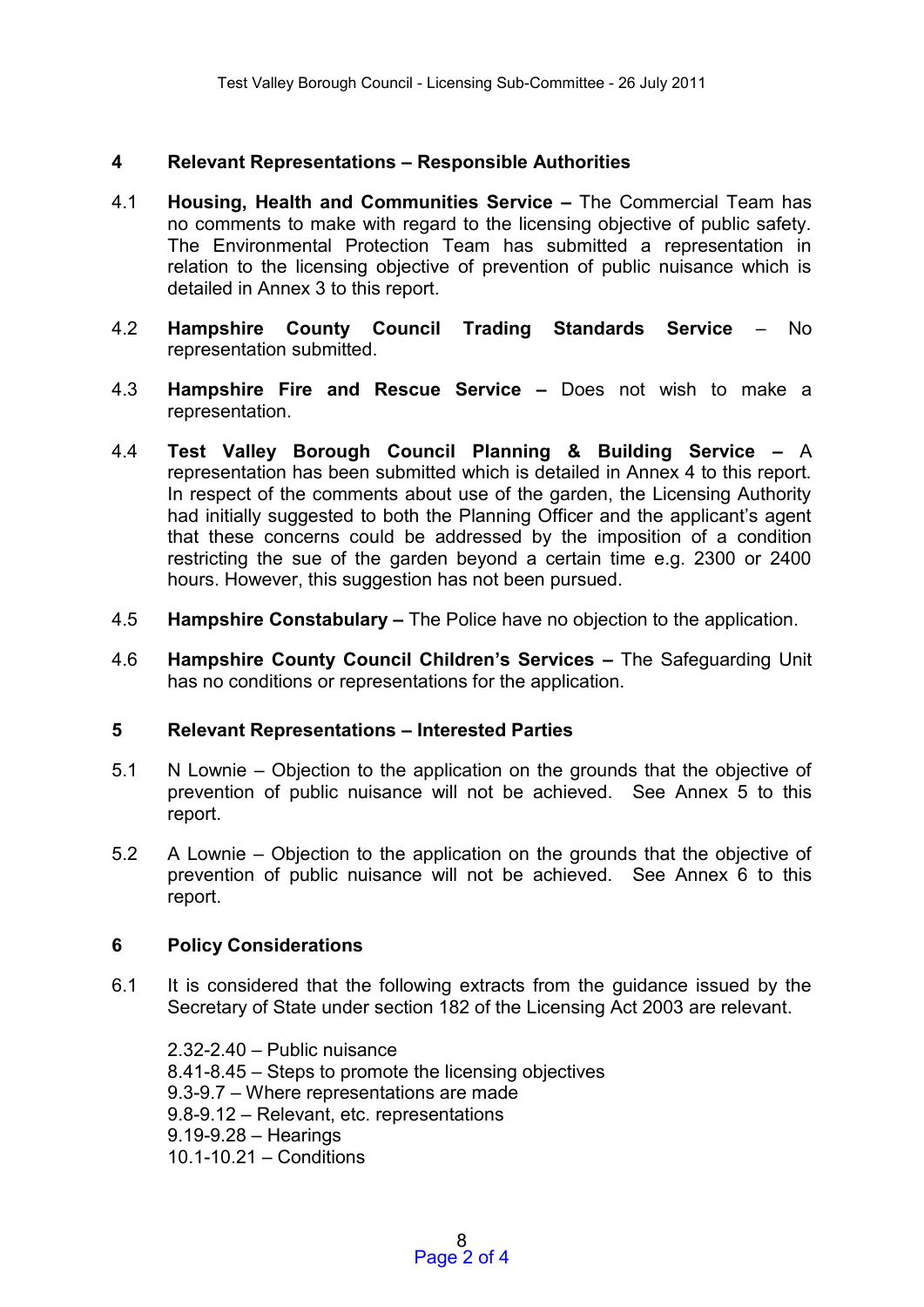A copy of the Secretary of State's Guidance will be provided at the meeting for Members of the Sub Committee. Additional copies can be obtained from the Home Office website.

6.2 It is considered that the following extracts from the Licensing Authority's own Statement of Licensing Policy are relevant to this application:

#### Section C: Prevention of Public Nuisance

The Statement of Licensing Policy has either previously been provided for Members of the Sub Committee or will be provided at the hearing. Copies can also be obtained from the Licensing Section of the Legal and Democratic Service or downloaded from the Council's website.

#### **7 Observations**

- 7.1 The Committee is obliged to determine this application with a view to promoting the four licensing objectives of prevention of crime and disorder, public safety, prevention of public nuisance and the protection of children from harm. In making its decision, the Committee is also obliged to have regard to the national Guidance and the Council's own Statement of Licensing Policy. The Committee must also have regard to all of the representations made and the evidence it hears. The Committee must take such of the following steps as it considers necessary for the promotion of the licensing objectives:
	- a) Grant the application as requested
	- b) Modify the conditions of the licence, by altering or omitting or adding to them. (The Committee may where appropriate attach different conditions to different parts of the premises concerned and/or to different licensable activities).
	- c) Reject the whole or part of the application (in the case of the latter for example by only allowing some of the licensable activities or permitting them to take place at times other than those requested).

The Committee is asked to note that it may not modify the conditions or reject the whole or part of the application merely because it considers it desirable to do so. It must actually be necessary in order to promote one or more of the four licensing objectives:-

- a. Prevention of crime and disorder
- b. Public safety
- c. Prevention of public nuisance
- d. Protection of children from harm